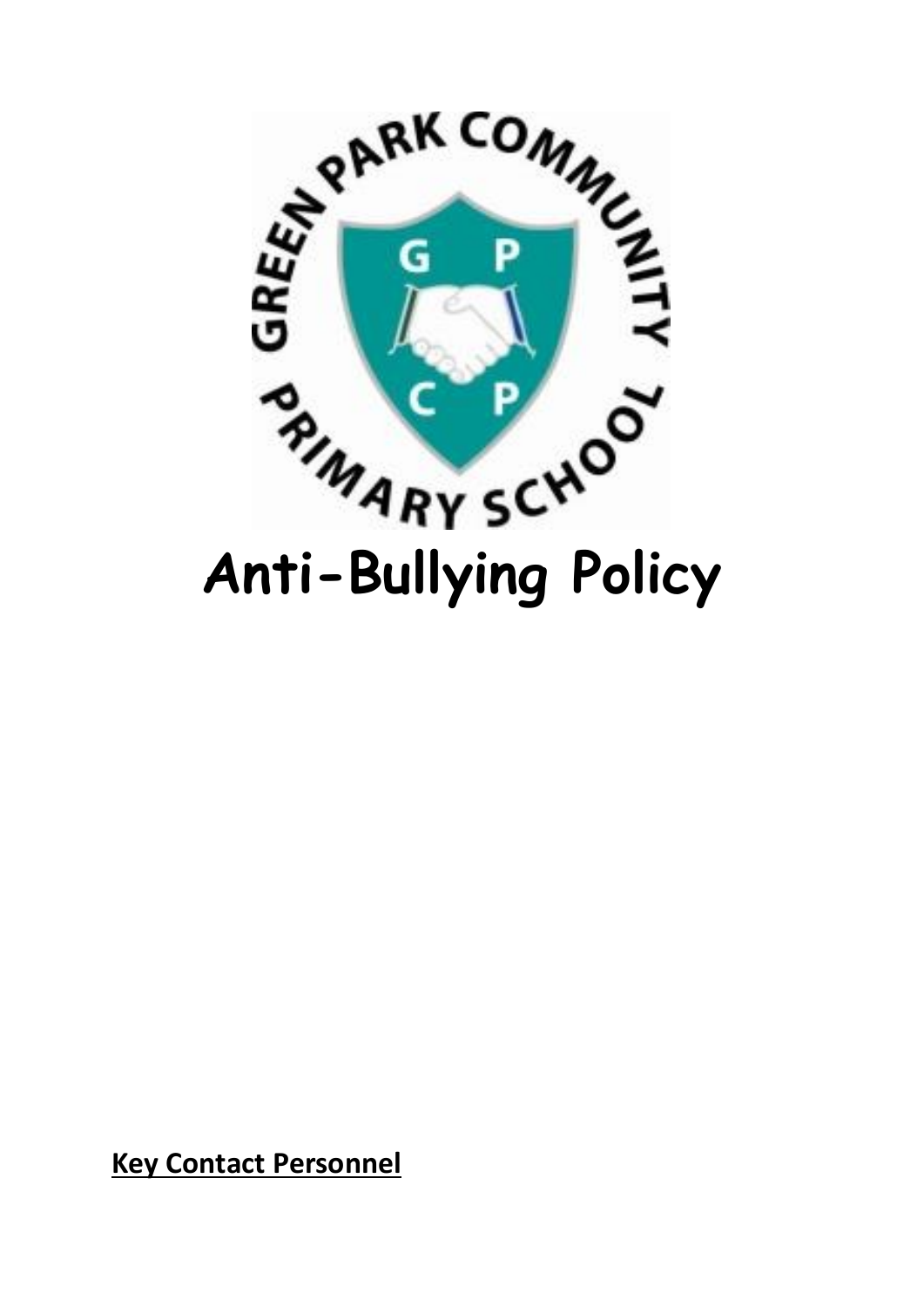Nominated Member of Leadership Staff Responsible for the policy: (Maria Harrison, SENCO)

Designated Safeguarding Lead: Richard Hawkins-Head Teacher, Deputy DSLs: Scott Guy Deputy Head Teacher, Maria Harrison, SENCO, Leanne Reynolds EYFS Manager

Named Governor with lead responsibility: (Nigel Collins)

Date written: March 2020

Date agreed and ratified by Governing Body/Trust/Committee: April 2020

Date of next review: (March 2021)

This policy will be reviewed at least annually, and following any concerns and/or updates to national/local guidance or procedures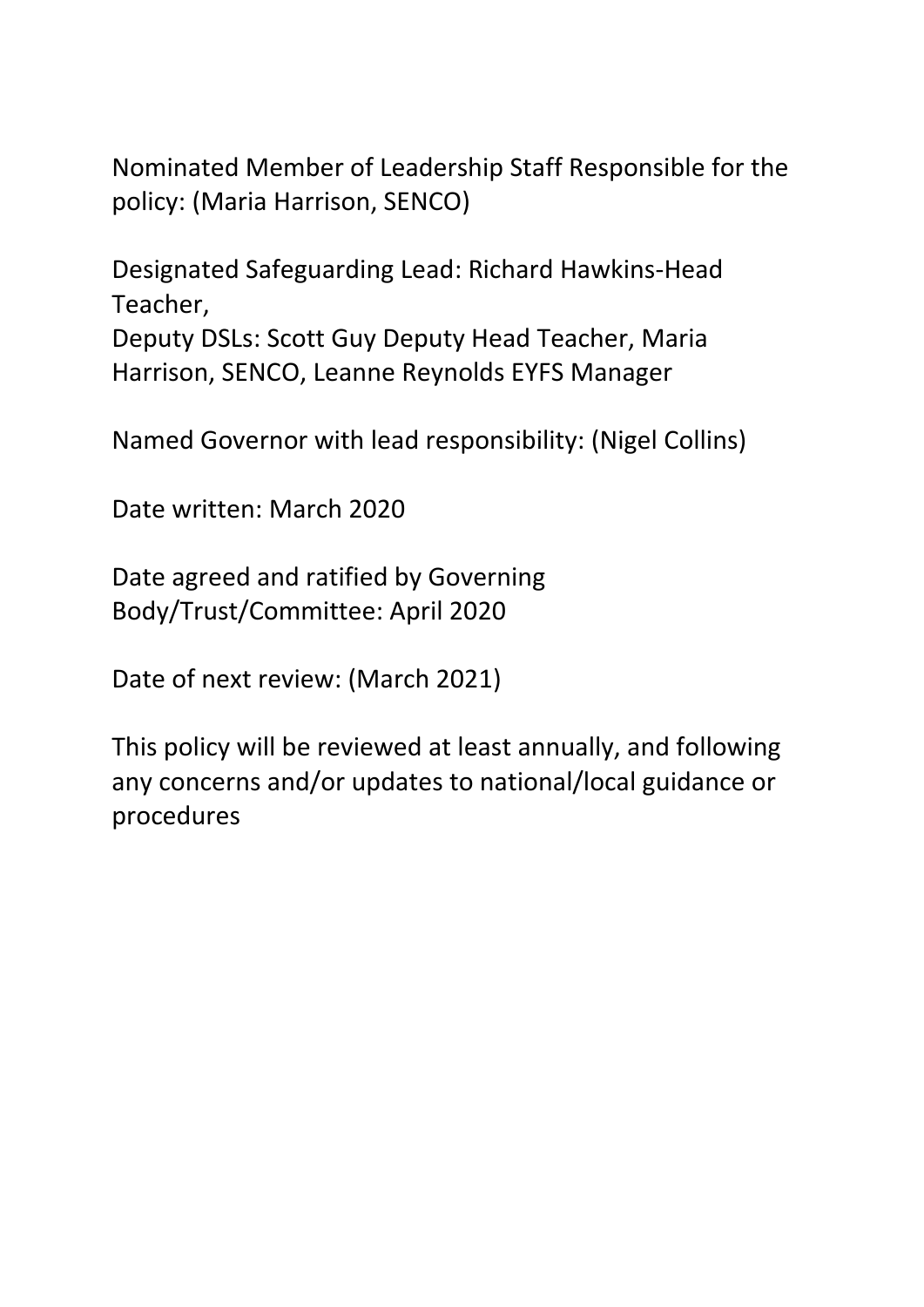# **Anti-Bullying Policy**

This policy is based on DfE guidance "Preventing and Tackling Bullying" July 2017 and supporting documents. It also considers the DfE statutory guidance "Keeping Children Safe in Education" 2018 and 'Sexual violence and sexual harassment between children in schools and colleges' guidance. The setting has also read Child net's "Cyber bullying: Understand, Prevent and Respond: Guidance for Schools".

#### **1) Policy objectives:**

• This policy outlines what Green Park will do to prevent and tackle all forms of bullying.

• The policy has been adopted with the involvement of the whole school community.

• Green Park is committed to developing an anti-bullying culture where the bullying of adults, children or young people is not tolerated in any form.

#### **2) Links with other Green Park school policies and practices:**

• This policy links with several school policies, practices and action plans including

o Behaviour and discipline policy

o Complaints policy

o Child protection policy

o Confidentiality policy

o Online safety Policy

o Curriculum policies, such as: PSHE, citizenship and computing

o SEND Policy

### **3) Links to legislation:**

• There are several pieces of legislation which set out measures and actions for schools in response to bullying, as well as criminal and civil law. These may include (but are not limited to):

o The Education and Inspection Act 2006, 2011

o The Equality Act 2010

o The Children Act 1989

o The Education (Independent School Standards) Regulations 2014 (if appropriate)

o Protection from Harassment Act 1997

o The Malicious Communications Act 1988

o Public Order Act 1986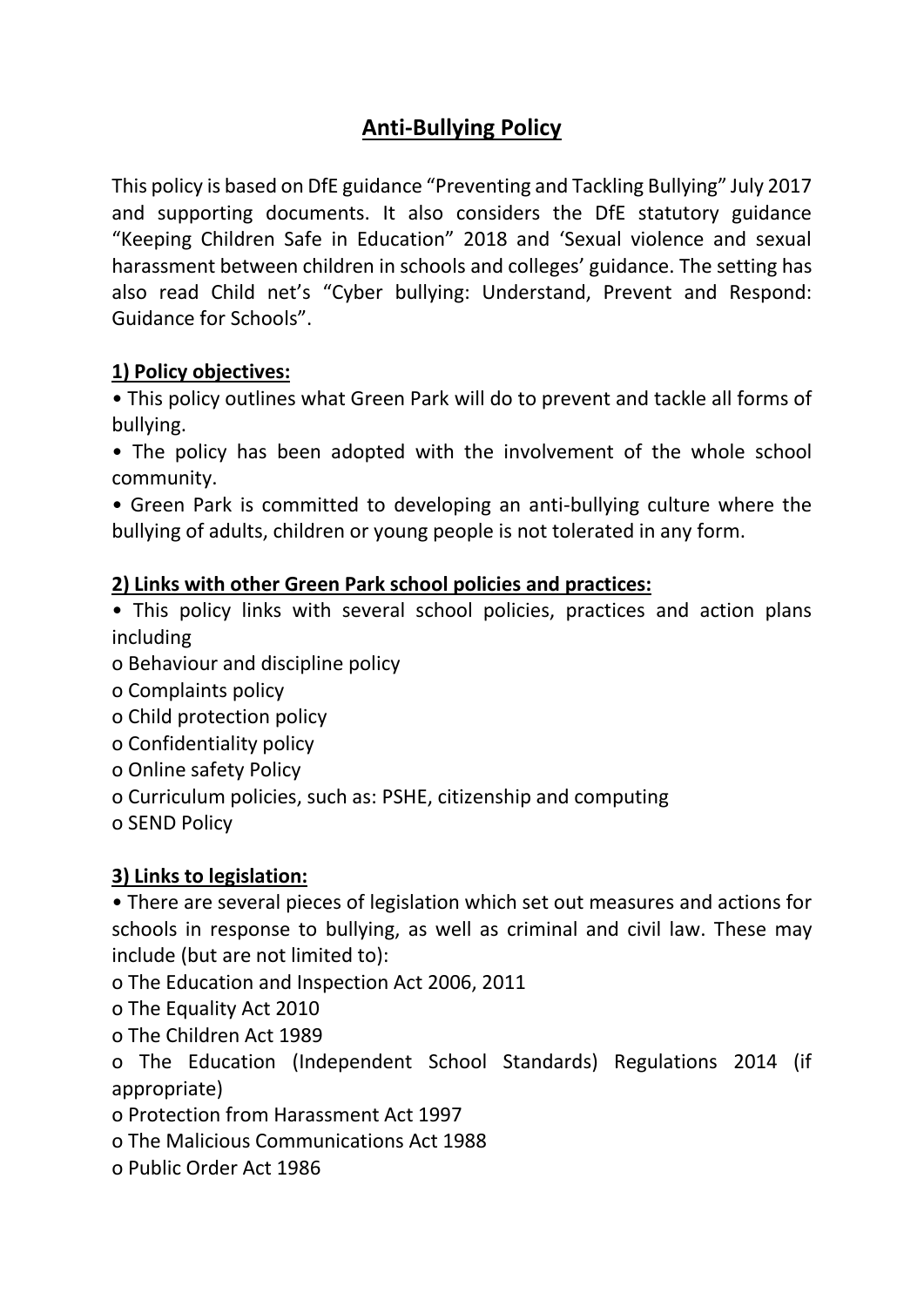### **4) Responsibilities:**

• It is the responsibility of:

o The headteacher to communicate this policy to the school community, to ensure that disciplinary measures are applied fairly, consistently and reasonably, and that a member of the senior leadership team has been identified to take overall responsibility.

o Governors to take a lead role in monitoring and reviewing this policy.

o All staff, including: governors, senior leadership, teaching and non-teaching staff, to support, uphold and implement this policy accordingly.

o Parents/carers to support their children and work in partnership with the school.

o Pupils to abide by the policy.

# **5) Definition of bullying:**

• Bullying can be defined as "behaviour by an individual or a group, repeated over time that intentionally hurts another individual either physically or emotionally". (DfE "Preventing and Tackling Bullying", July 2017)

• Bullying can include name calling, taunting, mocking, making offensive comments; kicking; hitting; taking belongings; producing offensive graffiti; gossiping; excluding people from groups and spreading hurtful and untruthful rumours.

• This includes the same unacceptable behaviours expressed online, sometimes called online or cyber bullying.

This can include: sending offensive, upsetting and inappropriate messages by phone, text, instant messenger, through gaming, websites, social media sites and apps, and sending offensive or degrading photos or videos.

• Bullying is recognised by the school as being a form of peer on peer abuse. It can be emotionally abusive and can cause severe and adverse effects on children's emotional development.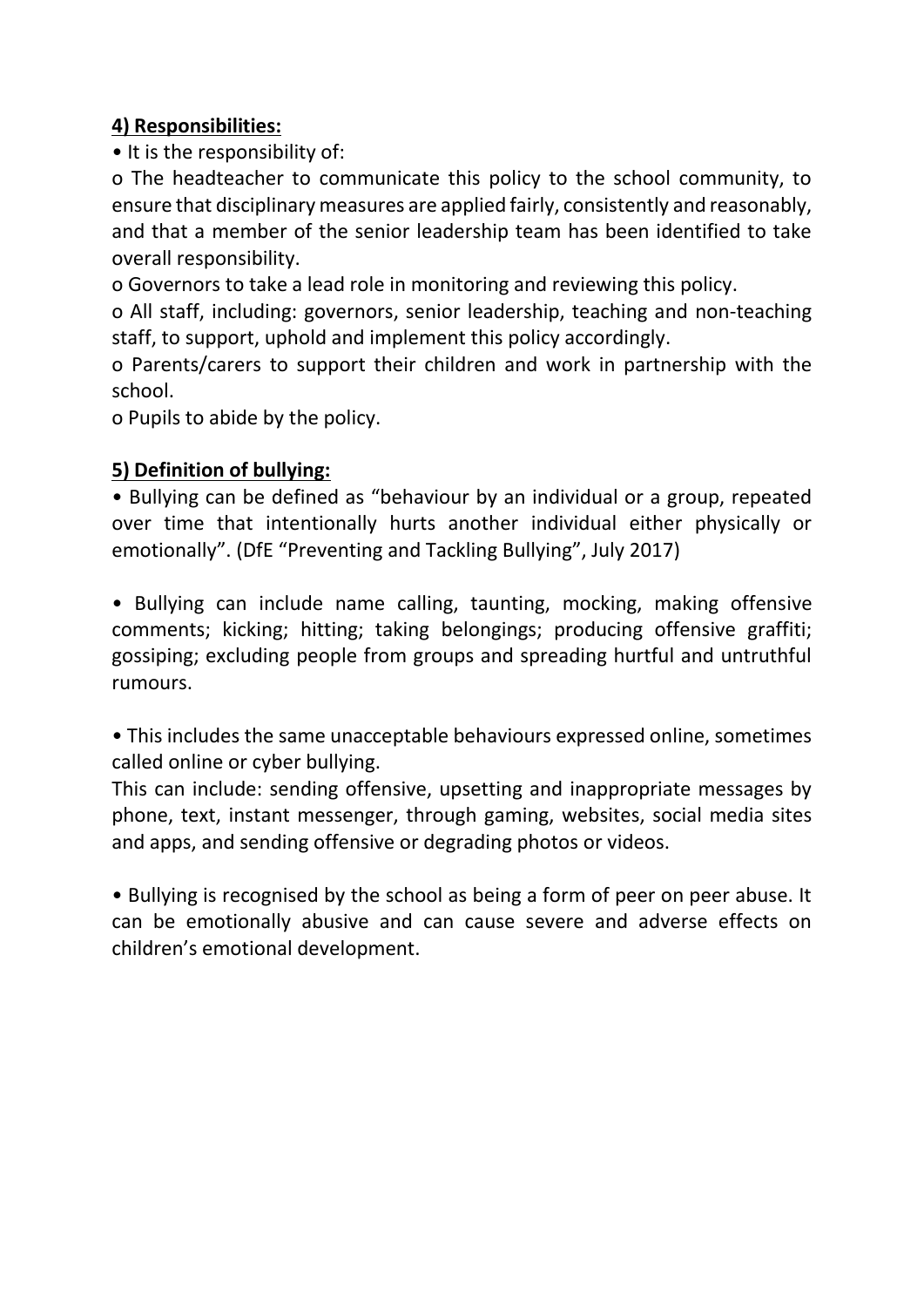### **6) Forms and types of bullying covered by this policy:**

• Bullying can happen to anyone. This policy covers all types and forms of bullying including:

o Bullying related to physical appearance

o Bullying of young carers, children in care or otherwise related to home circumstances

o Bullying related to physical/mental health conditions

o Physical bullying

o Emotional bullying

o Sexual bullying

o Bullying via technology, known as online or cyber bullying

o Prejudicial bullying (against people/pupils with protected characteristics):

▪ Bullying related to race, religion, faith and belief and for those without faith

▪ Bullying related to ethnicity, nationality or culture

▪ Bullying related to Special Educational Needs or Disability (SEND)

▪ Bullying related to sexual orientation (homophobic/biphobic bullying)

▪ Gender based bullying, including transphobic bullying

▪ Bullying against teenage parents (pregnancy and maternity under the Equality Act)

# **7) School ethos:**

• Green Park community recognises that all forms of bullying, especially if left unaddressed, can have a devastating effect on individuals; it can create a barrier to learning and have serious consequences for mental wellbeing.

• By effectively preventing and tackling bullying our school can help to create a safe and disciplined environment, where pupils are able to learn and fulfil their potential.

• Our Community:

o Monitors and reviews our anti-bullying policy and practice on a regular basis. o Supports staff to promote positive relationships to help prevent bullying.

o Recognises that some members of our community may be more vulnerable to bullying and its impact than others; this may include children with SEND. Being aware of this will help us to develop effective strategies to prevent bullying from happening and provide appropriate support, if required.

o Will intervene by identifying and tackling bullying behaviour appropriately and promptly.

o Ensures our pupils are aware that bullying concerns will be dealt with sensitively and effectively; that everyone should feel safe to learn and abide by the anti-bullying policy.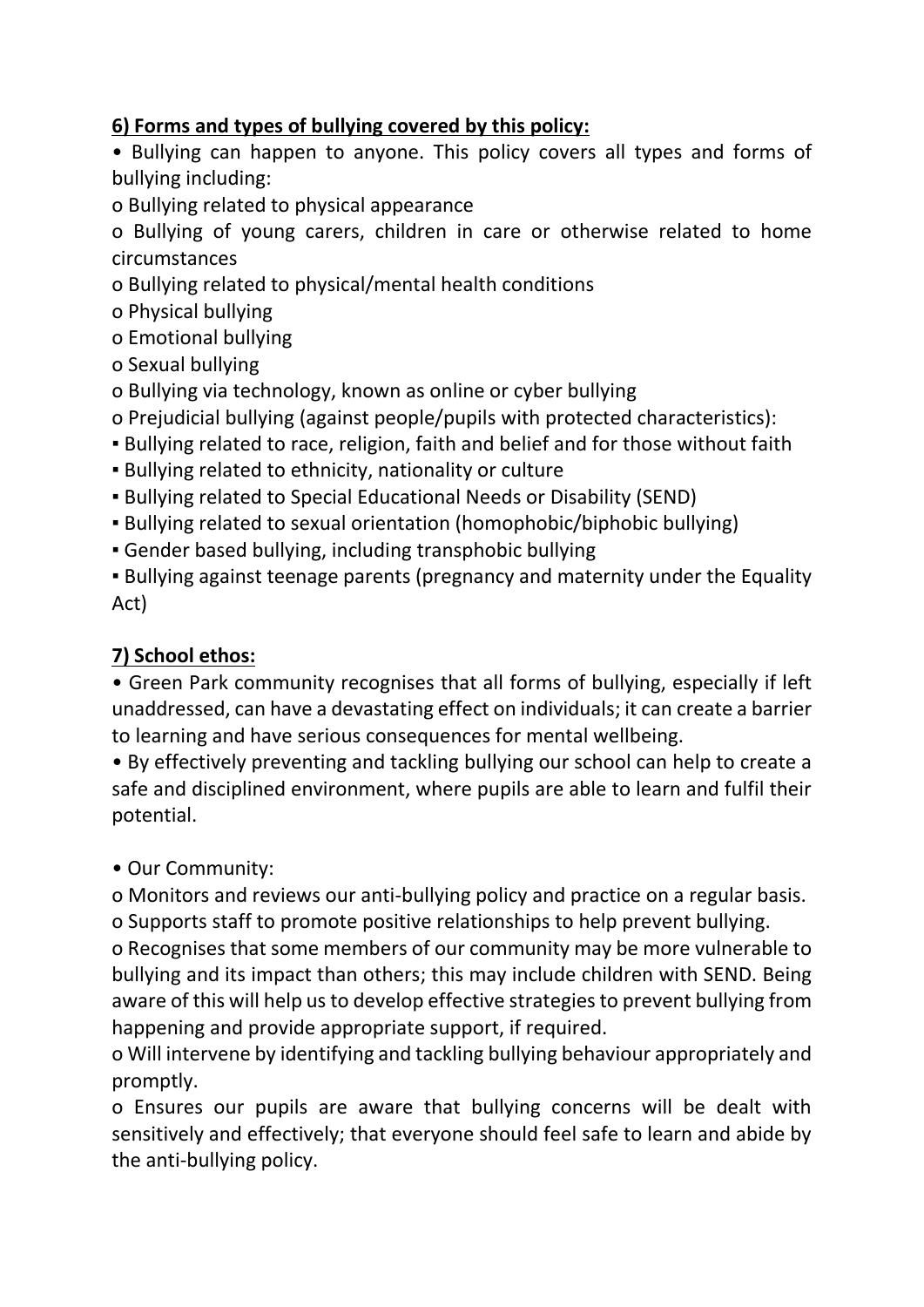o Requires all members of the community to work with the school to uphold the anti-bullying policy.

o Recognises the potential impact of bullying on the wider family of those affected so will work in partnership with parents/carers regarding all reported bullying concerns and will seek to keep them informed at all stages.

o Will deal promptly with grievances regarding the school response to bullying in line with our complaints policy

o Seeks to learn from good anti-bullying practice elsewhere.

o Utilises support from the Local Authority and other relevant organisations when appropriate.

#### **8) Responding to bullying:**

• The following steps may be taken when dealing with all incidents of bullying reported to the school:

o If bullying is suspected or reported, the incident will be dealt with immediately by the member of staff who has been approached or witnessed the concern.

o The school will provide appropriate support for the person being bullied – making sure they are not at risk of immediate harm and will involve them in any decision-making, as appropriate.

o The headteacher/Designated Safeguarding Lead (DSL) or another member of leadership staff will interview all parties involved.

o The DSL will be informed of all bullying issues where there are safeguarding concerns.

o The school will speak with and inform other staff members, where appropriate.

o The school will ensure parents/carers are kept informed about the concern and action taken, as appropriate and in line with child protection and confidentially policies.

o Sanctions, as identified within the school behaviour policy and support will be implemented in consultation with all parties concerned.

o If necessary, other agencies may be consulted or involved, such as the police, if a criminal offence has been committed, or other local services including early help or children's social care, if a child is felt to be at risk of significant harm.

o Where the bullying of or by pupils takes place off school site or outside of normal school hours (including cyber bullying), the school will ensure that the concern is fully investigated. If required, the DSL will collaborate with other schools. Appropriate action will be taken, including providing support and implementing sanctions in school in accordance with this policy and the school's behaviour policy.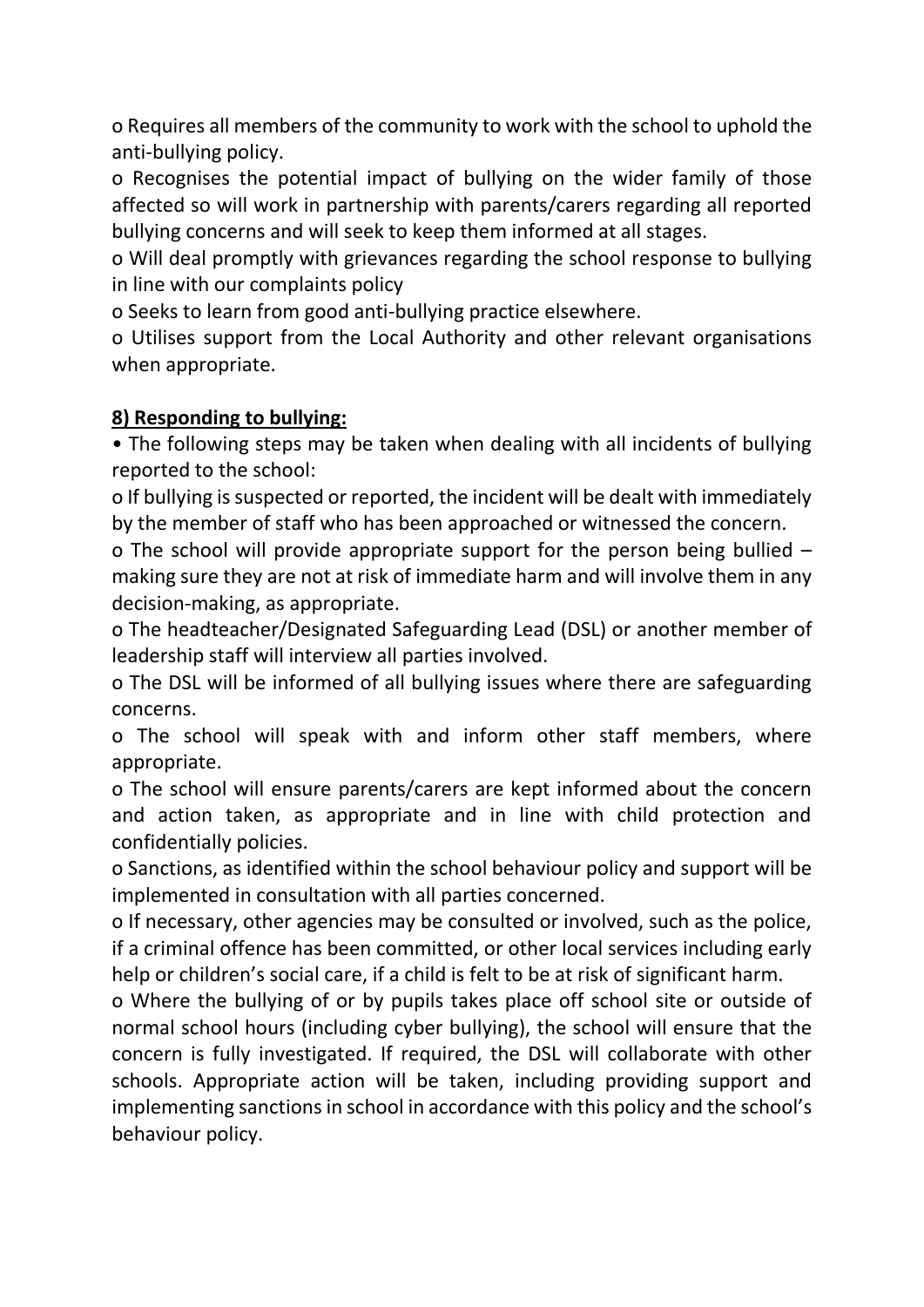o A clear and precise account of bullying incidents will be recorded by the school in accordance with existing procedures. This will include recording appropriate details regarding decisions and action taken.

Cyberbullying Note: Schools should ensure they access Childnet's Cyberbullying guidance

• When responding to cyberbullying concerns, the school will:

o Act as soon as an incident has been reported or identified.

o Provide appropriate support for the person who has been cyberbullied and work with the person who has carried out the bullying to ensure that it does not happen again.

o Encourage the person being bullied to keep any evidence (screenshots) of the bullying activity to assist any investigation.

o Take all available steps where possible to identify the person responsible. This may include:

- looking at use of the school systems;
- **Example 1** identifying and interviewing possible witnesses;

▪ Contacting the service provider and the police, if necessary.

o Work with the individuals and online service providers to prevent the incident from spreading and assist in removing offensive or upsetting material from circulation. This may include:

▪ Support reports to a service provider to remove content if those involved are unable to be identified or if those involved refuse to or are unable to delete content.

▪ Confiscating and searching pupils' electronic devices, such as mobile phones, in accordance with the law (Note: Schools should ensure they access the DfE 'Searching, screening and confiscation at school' and Childnet cyberbullying guidance to ensure that the schools powers are used proportionately and lawfully)

▪ Requesting the deletion of locally-held content and content posted online if they contravene school behavioural policies.

o Ensure that sanctions are applied to the person responsible for the cyberbullying; the school will take steps to change the attitude and behaviour of the bully, as well as ensuring access to any additional help that they may need.

o Inform the police if a criminal offence has been committed.

o Provide information to staff and pupils regarding steps they can take to protect themselves online. This may include:

• advising those targeted not to retaliate or reply;

▪ providing advice on blocking or removing people from contact lists;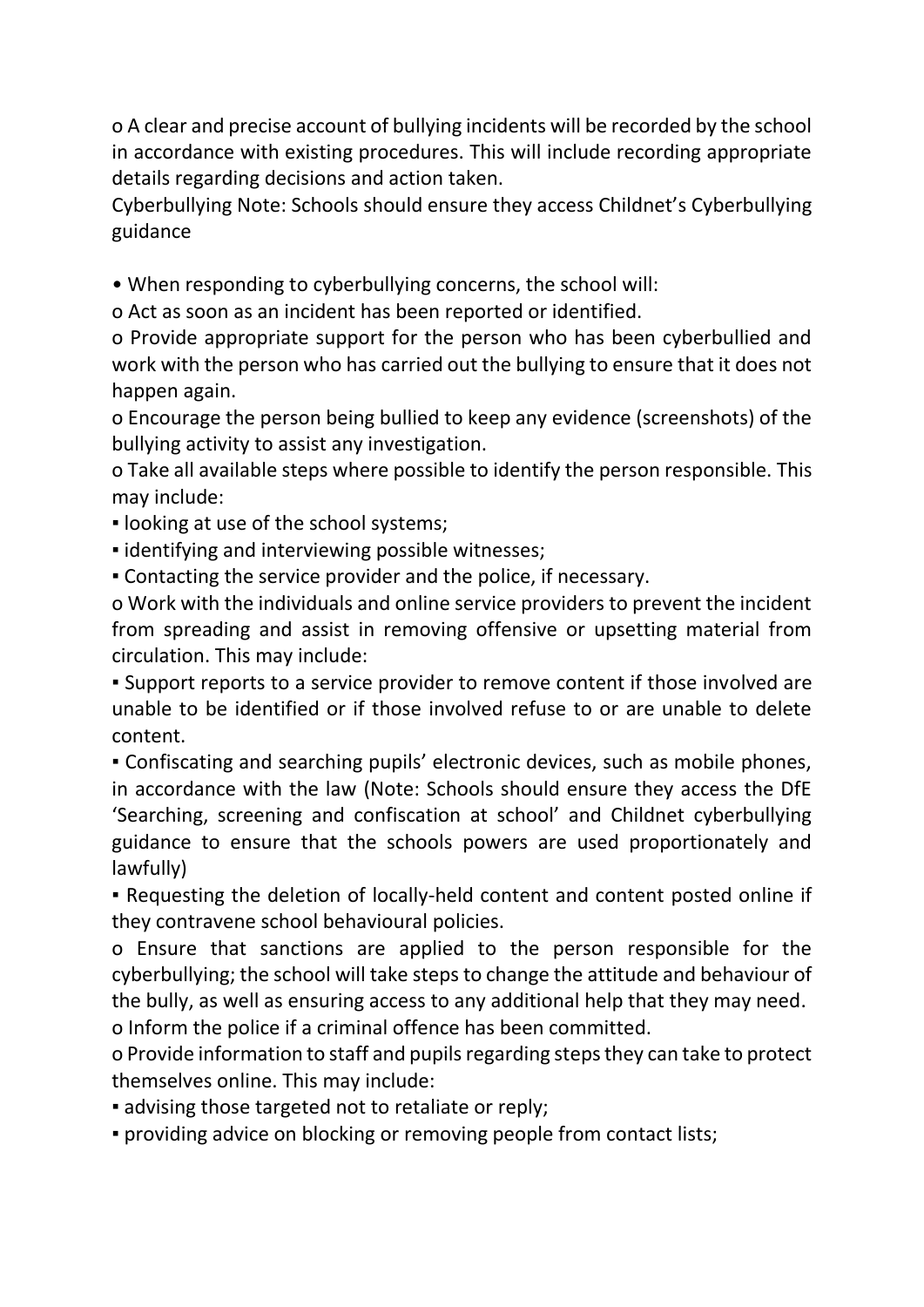• helping those involved to think carefully about what private information they may have in the public domain.

### Supporting pupils

• Pupils who have been bullied will be supported by:

o Reassuring the pupil and providing continuous pastoral support.

o Offering an immediate opportunity to discuss the experience with their teacher, the designated safeguarding lead, or a member of staff of their choice. o Being advised to keep a record of the bullying as evidence and discuss how respond to concerns and build resilience as appropriate.

o Working towards restoring self-esteem and confidence.

o Providing on-going support; this may include: working and speaking with staff, offering formal counselling, engaging with parents and carers.

o Where necessary, working with the wider community and local/national organisations to provide further or specialist advice and guidance; this could include support through Early Help or Specialist Children's Services, or support through the Children and Young People's Mental Health Service (CYPMHS).

• Pupils who have perpetrated bullying will be helped by:

o Discussing what happened, establishing the concern and the need to change.

o Informing parents/carers to help change the attitude and behaviour of the child.

o Providing appropriate education and support regarding their behaviour or actions.

o If online, requesting that content is removed and reporting accounts/content to service provider.

o Sanctioning, in line with school behaviour/discipline policy; this may include official warnings, detentions, removal of privileges (including online access when encountering cyberbullying concerns), and fixed-term or permanent exclusions.

o Where necessary, working with the wider community and local/national organisations to provide further or specialist advice and guidance; this may include involvement from the Police or referrals to Early Help, Specialist Children's Services, or the Children and Young People's Mental Health Service (CYPMHS).

Supporting adults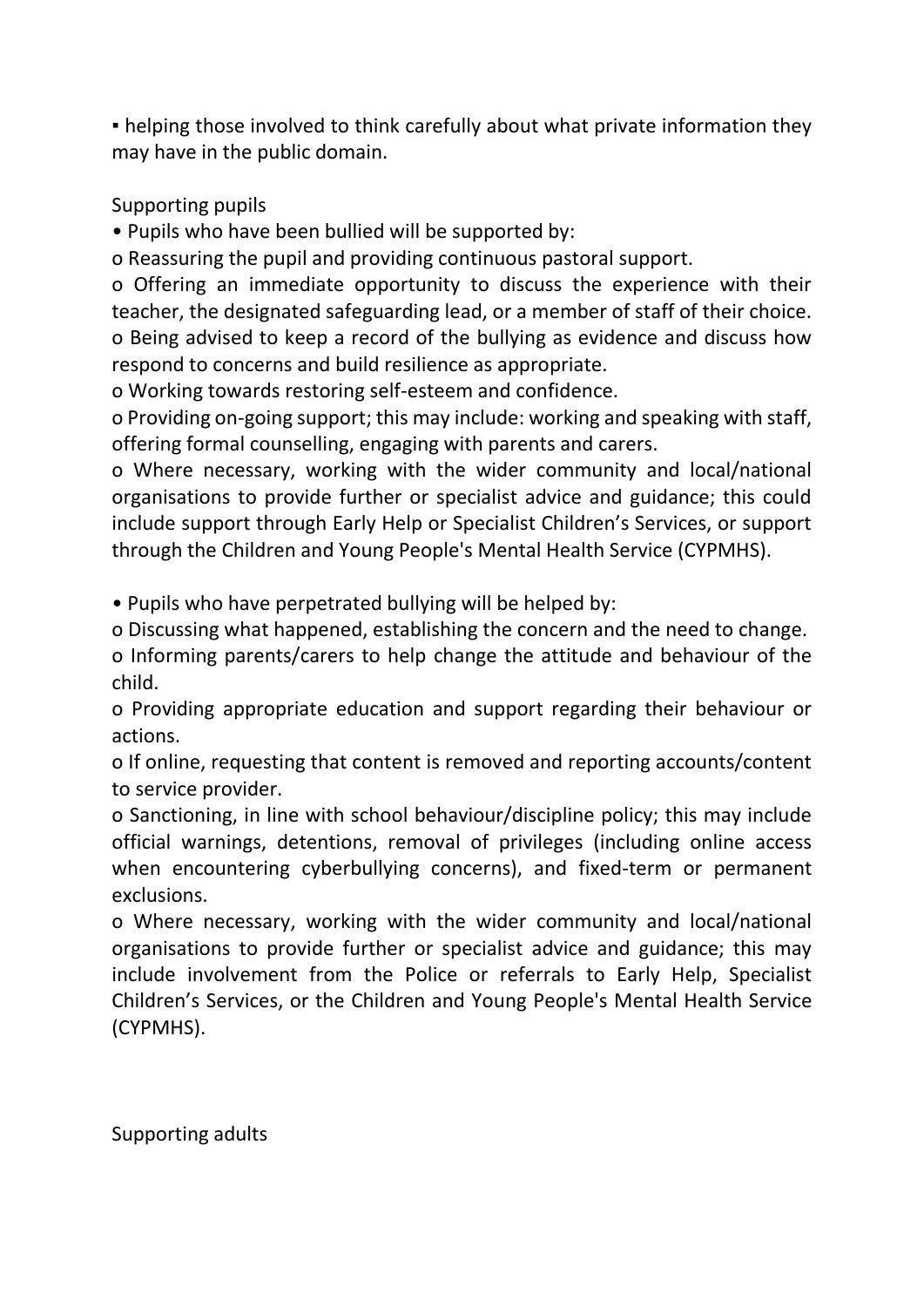• Our school takes measures to prevent and tackle bullying among pupils; however, it is equally important to recognise that bullying of adults, including staff and parents, whether by pupils, parents or other staff members, is unacceptable.

• Adults who have been bullied or affected will be supported by:

o Offering an immediate opportunity to discuss the concern with the designated safeguarding lead, a senior member of staff and/or the headteacher.

o Advising them to keep a record of the bullying as evidence and discuss how to respond to concerns and build resilience, as appropriate.

o Where the bullying takes place off school site or outside of normal school hours (including online), the school will still investigate the concern and ensure that appropriate action is taken in accordance with the schools' behaviour and discipline policy.

o Reporting offensive or upsetting content and/or accounts to the service provider, where the bullying has occurred online.

o Reassuring and offering appropriate support.

o Working with the wider community and local/national organisations to provide further or specialist advice and guidance.

• Adults who have perpetrated the bullying will be helped by:

o Discussing what happened with a senior member of staff and/or the headteacher to establish the concern.

o Establishing whether a legitimate grievance or concern has been raised and signposting to the school's official complaints procedures.

o If online, requesting that content is removed.

o Instigating disciplinary, civil or legal action as appropriate or required.

Note: Specific guidance is available for leaders regarding dealing with complaints made on social networking sites: [www.kelsi.org.uk/child-protection-and](http://www.kelsi.org.uk/child-protection-and-safeguarding/e-safety)[safeguarding/e-safety](http://www.kelsi.org.uk/child-protection-and-safeguarding/e-safety)

**9) Preventing bullying:** Environment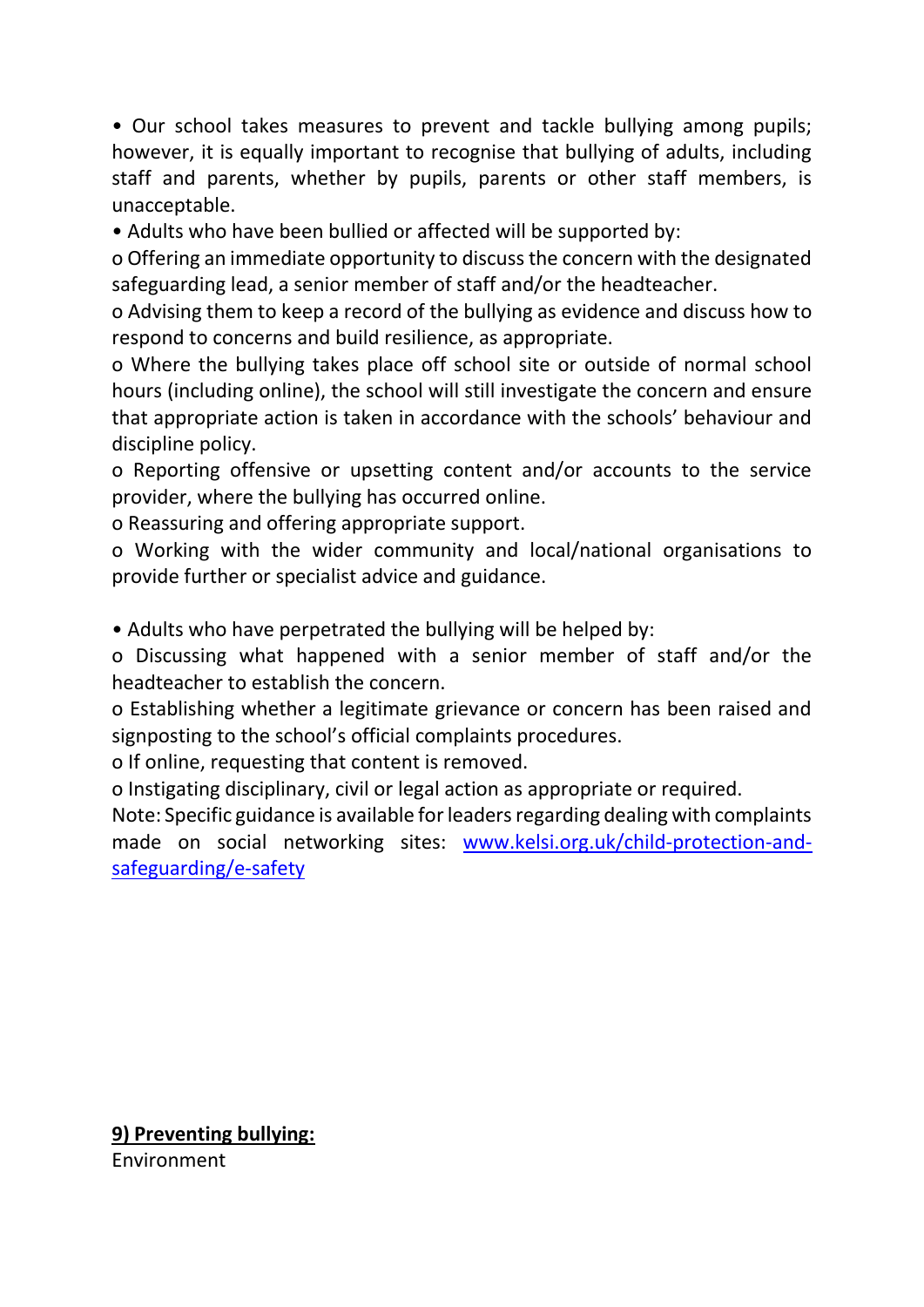• The whole school community will:

o Create and support an inclusive environment which promotes a culture of mutual respect, consideration and care for others, which will be upheld by all.

o Recognise that bullying can be perpetrated or experienced by any member of the community, including adults and children (peer on peer abuse).

o Recognises the potential for children with SEN and disabilities to be disproportionally impacted by bullying and will implement additional pastoral support as required.

o Openly discuss differences between people that could motivate bullying, such as: children with different family situations, such as looked after children or those with caring responsibilities, religion, ethnicity, disability, gender, sexuality or appearance related difference.

o Challenge practice and language (including 'banter') which does not uphold the school values of tolerance, non-discrimination and respect towards others.

o Be encouraged to use technology, especially mobile phones and social media, positively and responsibly.

o Work with staff, the wider community and outside agencies to prevent and tackle concerns including all forms of prejudice-driven bullying.

o Actively create "safe spaces" for vulnerable children and young people.

o Celebrate success and achievements to promote and build a positive school ethos.

Policy and Support

• The whole school community will:

o Provide a range of approaches for pupils, staff and parents/carers to access support and report concerns.

o Regularly update and evaluate our practice to consider the developments of technology and provide up-to-date advice and education to all members of the community regarding positive online behaviour.

o Take appropriate, proportionate and reasonable action, in line with existing school policies, for any bullying bought to the schools' attention, which involves or effects pupils, even when they are not on school premises; for example, when using school transport or online, etc.

o Implement appropriate disciplinary sanctions; the consequences of bullying will reflect the seriousness of the incident, so that others see that bullying is unacceptable.

o Use a variety of techniques to resolve the issues between those who bully, and those who have been bullied.

Education and Training

• The school community will: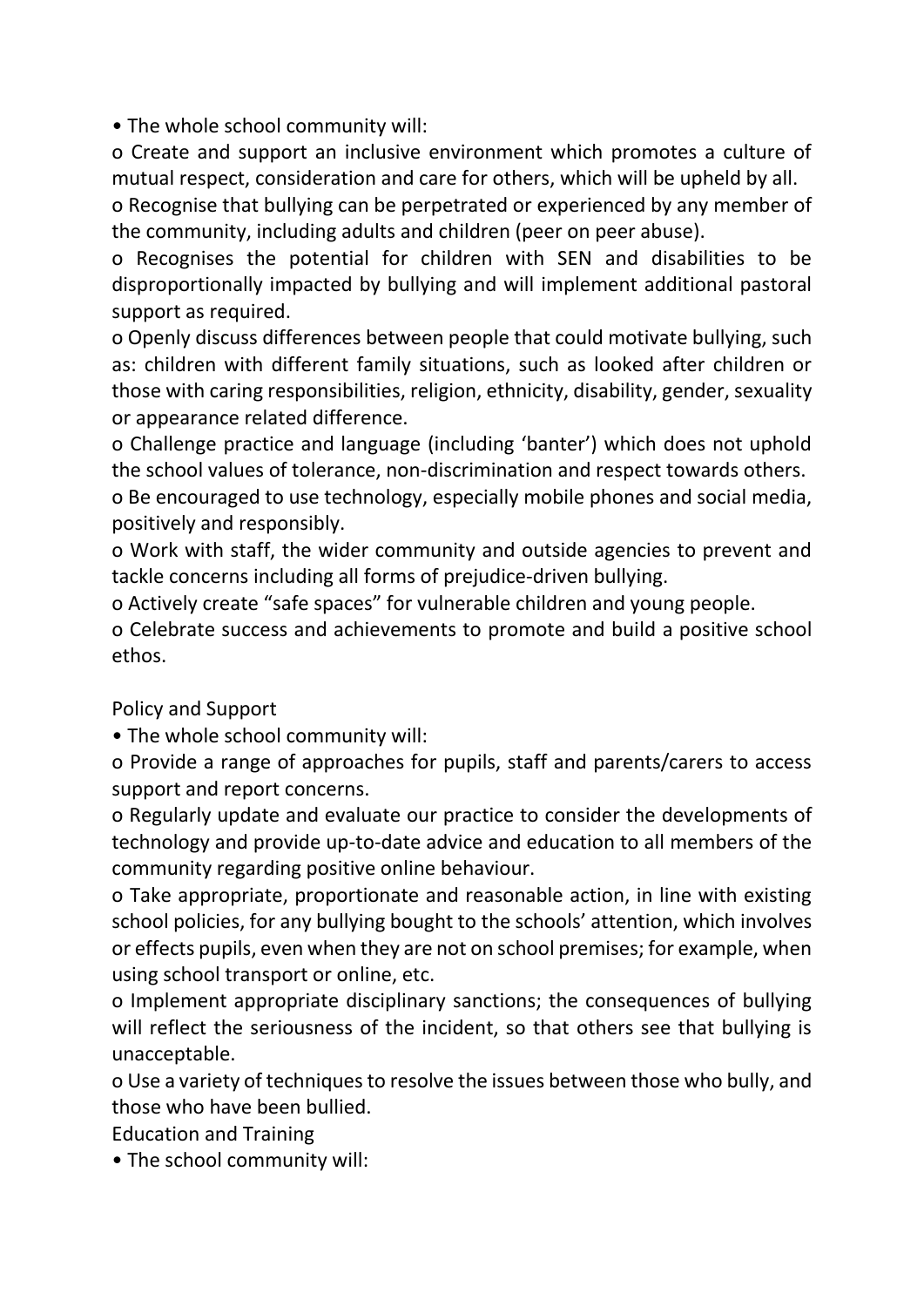o Train all staff, including: teaching staff, support staff (e.g. administration staff, lunchtime support staff and site support staff) and pastoral staff, to identify all forms of bullying and take appropriate action, following the school's policy and procedures, including recording and reporting incidents.

o Consider a range of opportunities and approaches for addressing bullying throughout the curriculum and other activities, such as: through displays, assemblies, peer support, the school/student council, etc.

o Collaborate with other local educational settings as appropriate, and during key times of the year, for example during transition.

o Ensure anti-bullying has a high profile throughout the year, reinforced through key opportunities such as anti-bullying week

o Provide systematic opportunities to develop pupils' social and emotional skills, including building their resilience and self-esteem.

# **10) Involvement of pupils:**

• We will:

o Involve pupils in policy writing and decision making, to ensure that they understand the school's approach and are clear about the part they play in preventing bullying.

o Regularly canvas children and young people's views on the extent and nature of bullying.

o Ensure that all pupils know how to express worries and anxieties about bullying.

o Ensure that all pupils are aware of the range of sanctions which may be applied against those engaging in bullying.

o Involve pupils in anti-bullying campaigns in schools and embedded messages in the wider school curriculum.

o Utilise pupil voice in providing pupil led education and support

o Publicise the details of internal support, as well as external helplines and websites.

o Offer support to pupils who have been bullied and to those who are bullying to address the problems they have.

# **11) Involvement and liaison with parents and carers:**

• We will: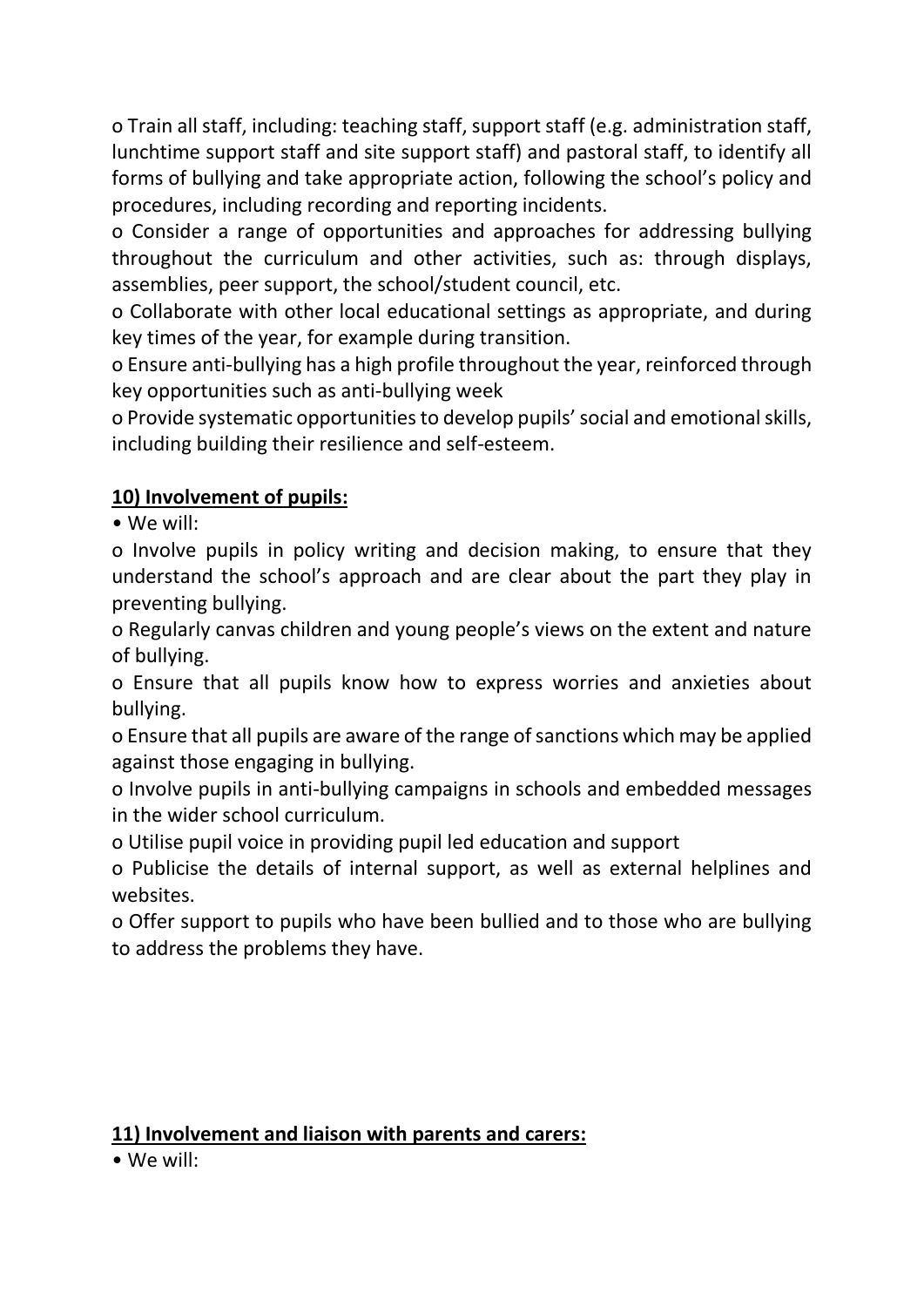o Take steps to involve parents and carers in develop policies and procedures, to ensure they are aware that the school does not tolerate any form of bullying. o Make sure that key information about bullying (including policies and named points of contact) is available to parents/carers in a variety of formats, including via the school website

o Ensure all parents/carers know who to contact if they are worried about bullying and where to access independent advice.

o Work with all parents/carers and the local community to address issues beyond the school gates that give rise to bullying.

o Ensure that parents work with the school to role model positive behaviour for pupils, both on and offline.

o Ensure all parents/carers know about our complaints procedure and how to use it effectively, to raise concerns in an appropriate manner.

# **12) Monitoring and review: putting policy into practice:**

• The school will ensure that they regularly monitor and evaluate mechanisms to ensure that the policy is being consistently applied.

- Any issues identified will be incorporated into the school's action planning.
- The headteacher will be informed of bullying concerns, as appropriate.

• The named Governor for bullying will report on a regular basis to the governing body on incidents of bullying, including outcomes.

# **13) Useful links and supporting organisations:**

- Anti-Bullying Alliance: www.anti-bullyingalliance.org.uk
- Childline: www.childline.org.uk
- Family Lives: www.familylives.org.uk
- Kidscape: www.kidscape.org.uk
- MindEd: www.minded.org.uk
- NSPCC: www.nspcc.org.uk
- The BIG Award: www.bullyinginterventiongroup.co.uk/index.php
- PSHE Association: www.pshe-association.org.uk
- Restorative Justice Council: www.restorativejustice.org.uk
- The Diana Award: www.diana-award.org.uk
- Victim Support: www.victimsupport.org.uk
- Young Minds: www.youngminds.org.uk
- Young Carers: www.youngcarers.net

### • The Restorative Justice Council: www.restorativejustice.org.uk/restorativepractice-schools

**SEND** 

• Changing Faces: www.changingfaces.org.uk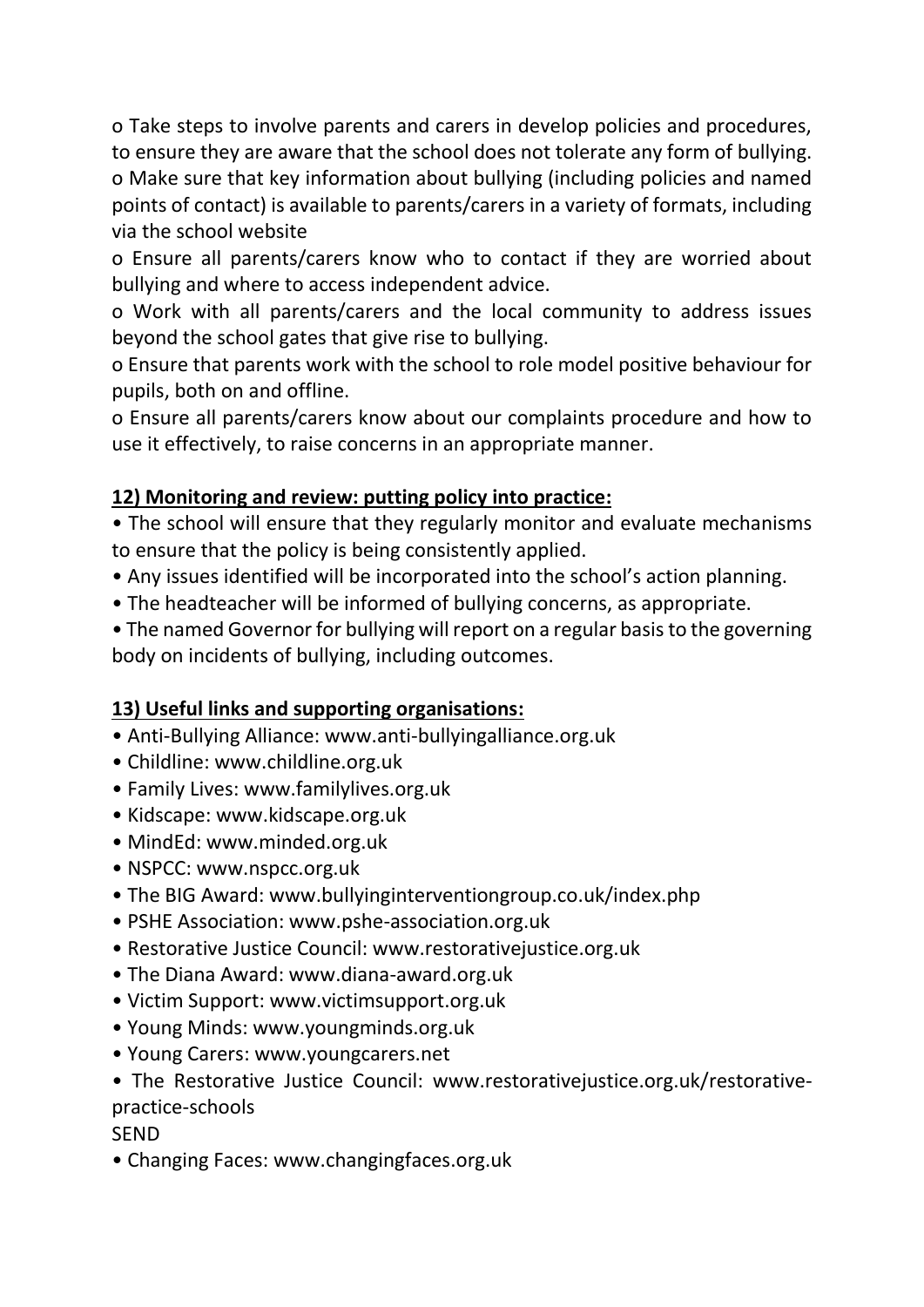• Mencap: www.mencap.org.uk

• Anti-Bullying Alliance Cyberbullying and children and young people with SEN and disabilities:

www.cafamily.org.uk/media/750755/cyberbullying\_and\_send\_- \_module\_final.pdf

• DfE: SEND code of practice: www.gov.uk/government/publications/sendcode-of-practice-0-to-25

Cyberbullying

- Childnet: www.childnet.com
- Internet Watch Foundation: www.iwf.org.uk
- Think U Know: www.thinkuknow.co.uk
- UK Safer Internet Centre: www.saferinternet.org.uk
- The UK Council for Child Internet Safety (UKCCIS)

www.gov.uk/government/groups/uk-council-for-child-internet-safety-ukccis

• DfE 'Cyberbullying: advice for headteachers and school staff':

www.gov.uk/government/publications/preventing-and-tackling-bullying

• DfE 'Advice for parents and carers on cyberbullying':

www.gov.uk/government/publications/preventing-and-tackling-bullying Race, religion and nationality

- Anne Frank Trust: www.annefrank.org.uk
- Kick it Out: www.kickitout.org
- Report it: www.report-it.org.uk
- Stop Hate: www.stophateuk.org
- Tell Mama:www.tellmamauk.org
- Educate against Hate: www.educateagainsthate.com
- Show Racism the Red Card: www.srtrc.org/educational LGBT

• Barnardo's LGBT Hub:

- www.barnardos.org.uk/what\_we\_do/our\_work/lgbtq.htm
- Metro Charity: www.metrocentreonline.org
- EACH: www.eachaction.org.uk
- Proud Trust: www.theproudtrust.org
- Schools Out: www.schools-out.org.uk
- Stonewall: www.stonewall.org.uk

Sexual harassment and sexual bullying

• Ending Violence Against Women and Girls (EVAW)

www.endviolenceagainstwomen.org.uk

o A Guide for Schools:

www.endviolenceagainstwomen.org.uk/data/files/resources/71/EVAW-

Coalition-Schools-Guide.pdf